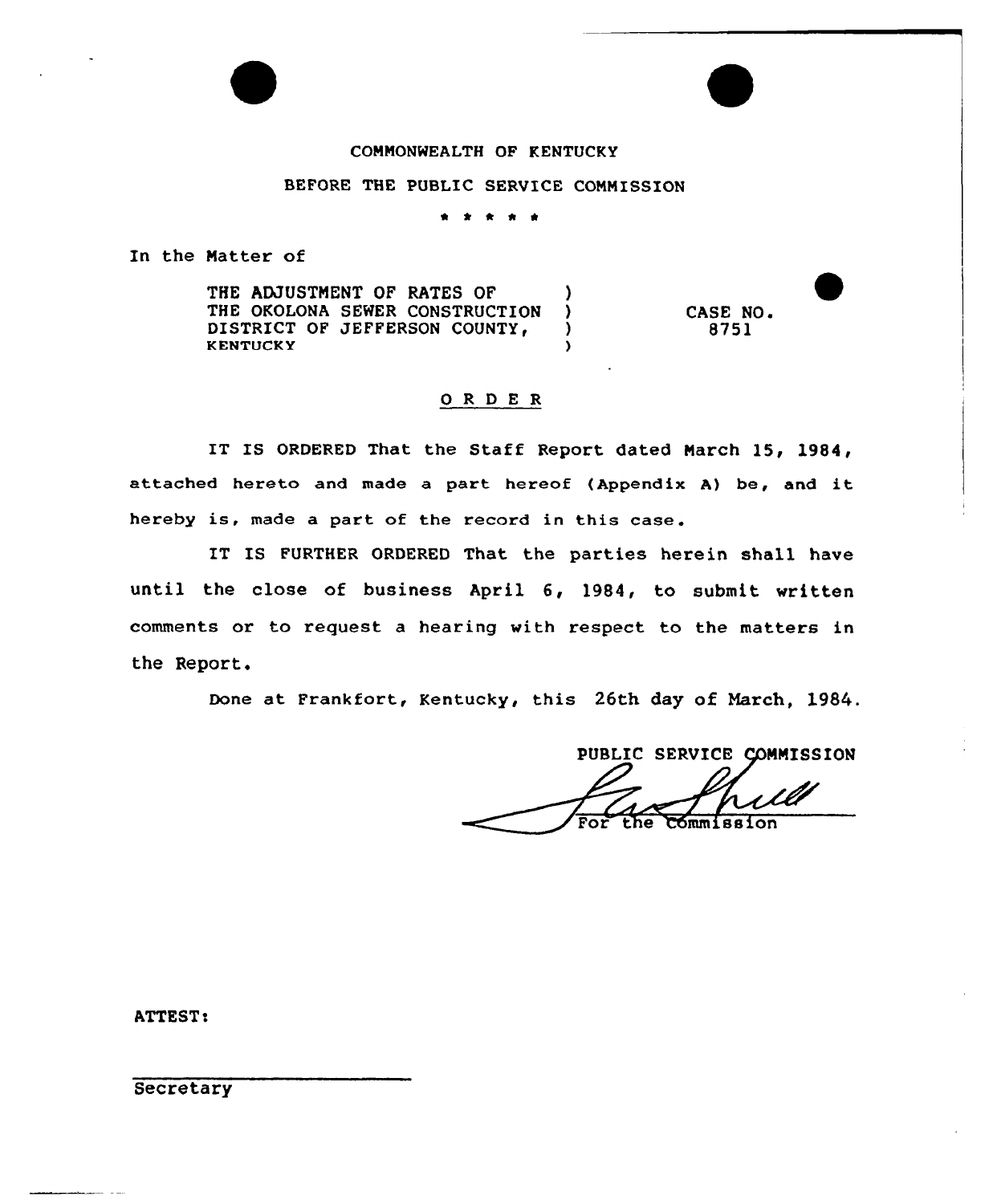

#### APPENDIX A



## APPENDIX TO AN ORDER OF THE KENTUCKY PUBLIC SERVICE COMNISSION IN CASE NO. 8751 DATED 3/26/84 **M E M O R A N D U M**

- TO: The Commission
- PRON: Gary L. Porman
- DATE: Narch 15, 1984
- RE: Case No. 8751 — Okolona Sewer Construction District Adjustment to Depreciation Expense

In the final Order in the above case, issued on October 27, 1983, the Commission adjusted the annual depreciation expense of Okolona Sewer Construction District ("okolona") to exclude depreciation on property constructed with the proceeds of water revenue assessment bonds. The Commission further adjusted depreciation to exclude the amount of depreciation associated with the reported level of contributions in aid of construction. In the determination of the allowable depreciation expense for rate-making purposes the actual test-period depreciation expense was increased by  $$1,086$  to include depreciation on the cost of utility plant additions erroneously reported in operation and maintenance expenses during the test period. Depreciation of \$ 58,393 on plant constructed with the proceeds of "assessment issues" was also excluded. The resulting depreciation expense of \$ 160,979 was then reduced by \$41,855 or 26 percent based on the ratio of reported contributions in aid of construction of 81,420,986 to adjusted plant purchased with revenue fund issues of \$5,401,835. The calculations supporting the depreciation adjustment are shown in QLF — EXHIBIT I, hereto.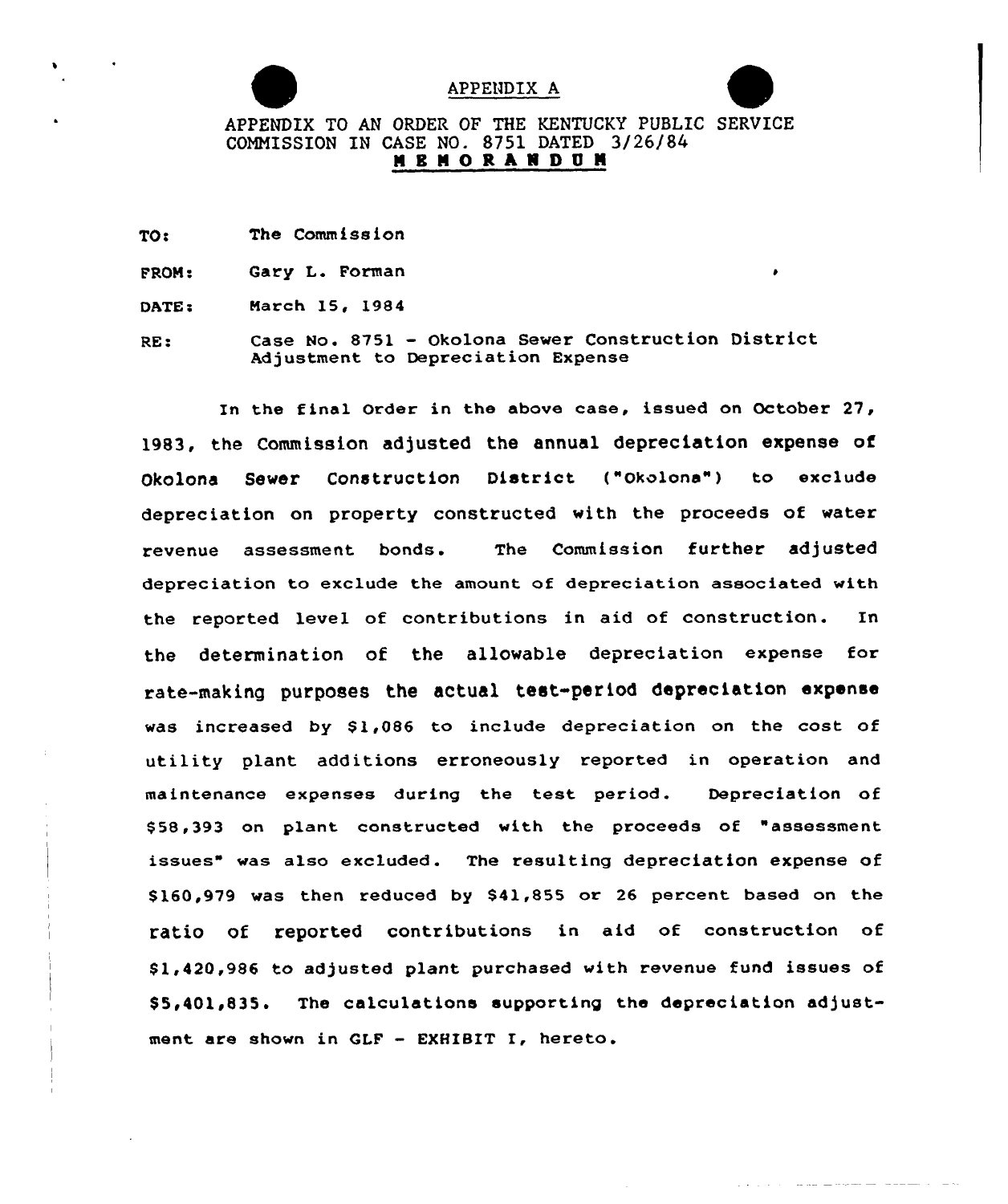## Memorandum the Commisison March 15, 1984 Page <sup>2</sup> of 6

In its petition for rehearing, Okolona contended that the Commission should not have disallowed \$40,686 of depreciation associated with the test year-end level of contributions in aid of construction because Sl,362,524 of the year-end contributions in aid of construction was representative of retired assessment bonds, which resulted in a double reduction of depreciation expense.

On December 5, 1983, the Commission granted a rehearing in this matter to further investigate the level of depreciation allowed in the October 27, 1983 Order. I have reviewed the record in this matter, including the information submitted in response to the request for additional information dated January 10, 1984. In my opinion the determination of depreciation expense for ratemaking purposes included in the order of October 27, 1983, was appropriate, based on the evidence contained in the record at that time, and consistent with the Commission's policy on allowable depreciation for rate-making purposes. The sources of the \$1,420,986 of test year-end contributions in aid of construction were not identified by Okolona until the petition for rehearing was filed. Theoretically, Okolona is correct in that depreciation associated with plant constructed with proceeds of assessment issues was taken out twice. However, the additional information contained in the petition for rehearing and the response to the information request of January 10, 1984 reveals that the allowed depreciation of \$119,124 is actually overstated due to the fact that contributions in aid of construction at the end of the test

الطالع والمستحدث والمستعدد والمتحدث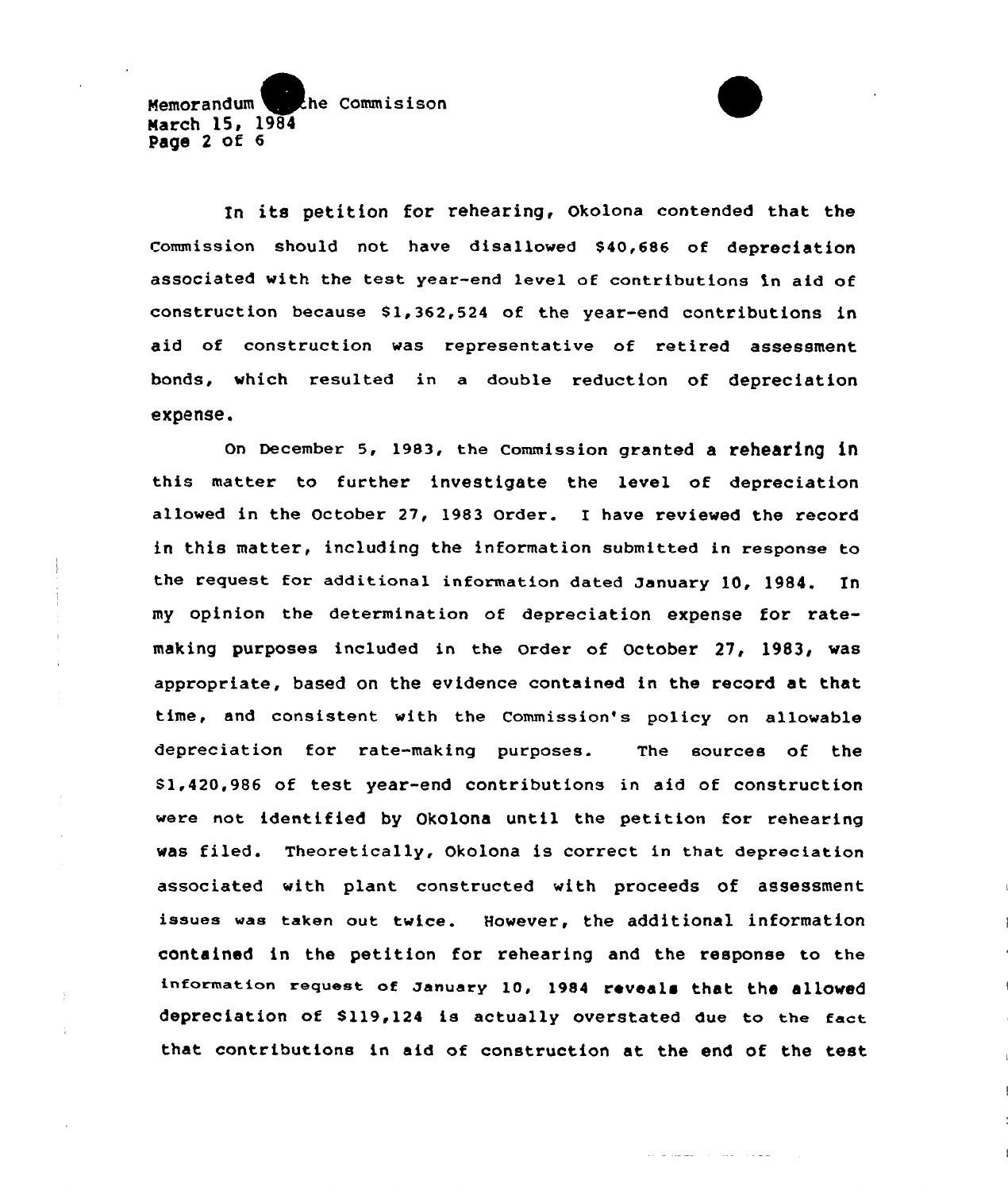Memorandum he Commisison March  $15, 1$ page 3 of 6

period does not include all funds provided at no cost to Okolona.

Based on information contained in the record in this case, okolona's primary sources of funds for capital construction are: proceeds from Assessment Bond Issues, proceeds from Sewer Revenue Bond Issues, Federal Grants, and General Revenue Funds. Other plant was provided at no cost to okolona through Lien and Refunding Agreements, and Direct Contributions or "Donated Lines". Although it is difficult at best to trace total utility plant back to the exact sources of funds used for construction purposes, in this proceeding Okolona provided <sup>a</sup> breakdown of its total plant in service of \$8,587,556 into plant funded with Assessment Issues of  $$2,966,842$  and plant funded with Revenue Issues of  $$5,620,714$ . Likewise, based on the depreciation schedule contained in Application Exhibit 8, Okolona identifies depreciation expense with these two categories af plant. In the original Order in this matter the Commission disallowed 858,393 of actual test-period depreciatian on plant funded with Assessment Issues. (This reduction was not contested by Okalona in its petition for rehearing.) The plant funded by Revenue Issues, included one item of "Plant in Process of Reclassification" of \$224,309 on which no depreciation was accrued during the test period. Therefore, the actual test-period depreciation on Revenue Issues was based an plant in Service of \$5,396,405. Okolona's actual test-period depreciation expense was \$ 159,893, exclusive of depreciation on plant funded with assessment issues.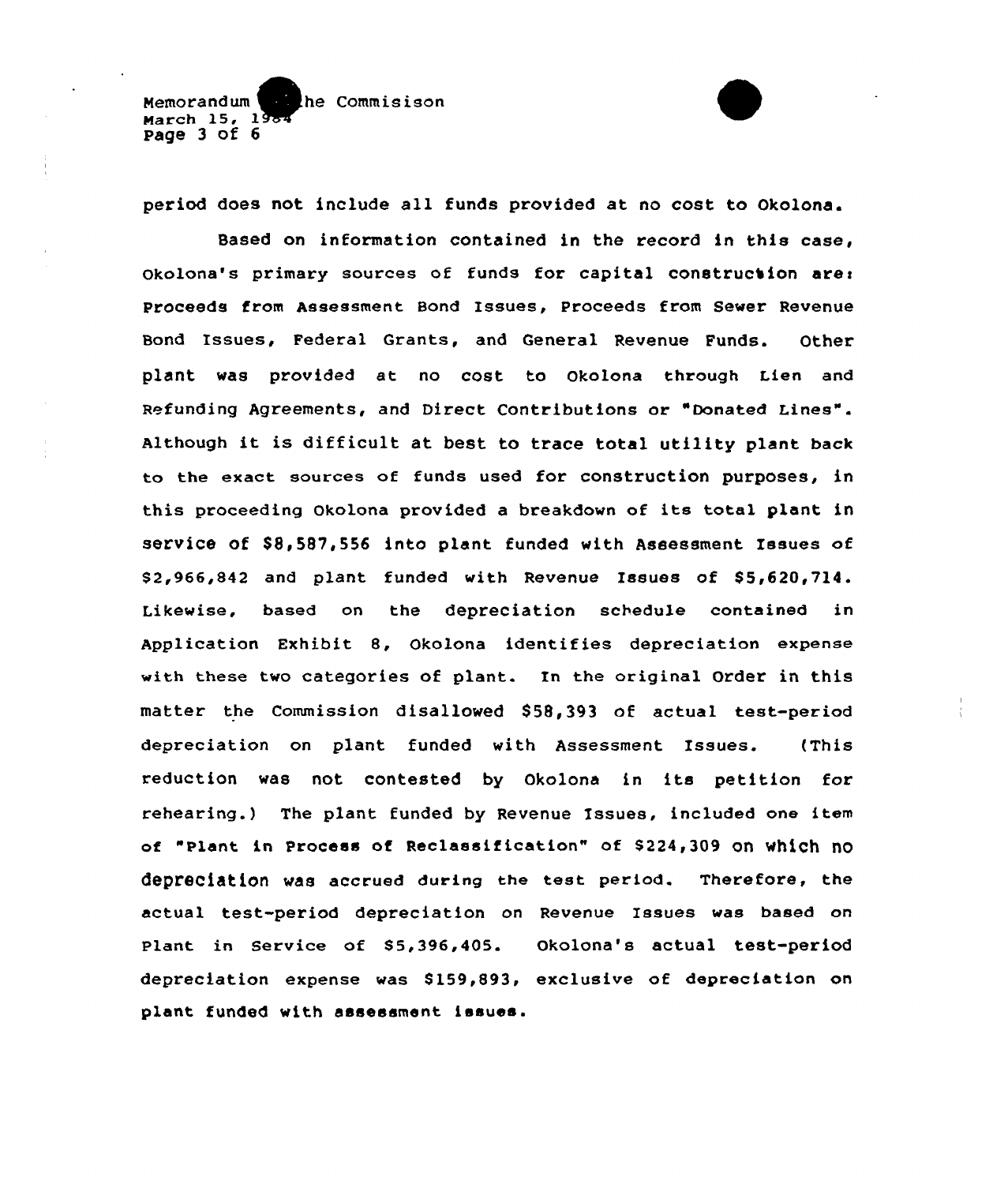Memorandum he Commisison March  $15, 1$ Page 4 of 6

and can be a control.

In determining the amount of depreciation on contributed property, the Commission would generally use the reported level of contributions in aid of construction from the utility's balance sheet. However, since the level of contributions reported by Okolona does not reflect all contributions, an analysis of the sources of funds for construction was required. In response to the Commission's request for information of January 10, 1984, Okolona provided a detailed breakdown in Item No. 1 of contributions in aid of construction, and, in Item No. 4, of Funding Sources for Revenue Bond Accounts of \$5,620,714.

From the analysis of the funding sources, I have attempted to determine the actual amount of contributed property as of September 30, 1982. Using the information contained in the record in this case, GLF - EXHIBIT II reflects my calculation of the appropriate level of contributions in aid of construction. First, I have taken the level of contributions in aid of construction as reported by Okolona of \$1,420,986. An analysis of this amount reflects that \$1,140,000 represents retired assessment bonds and \$ 264,122 represents repayments of lien and refunding agreementa. Federal Grants of \$58,462 were also included in the September 30, 1982 contributions in aid of construction account. Based on the information contained in the response to Item No. <sup>4</sup> of the January 10, 1984 information request, \$1,863,669 of donated lines, and \$987,968 of federal assistance not previously included in contributions in aid of construction should be added to the September 30, 1982 balance. The items contained in response to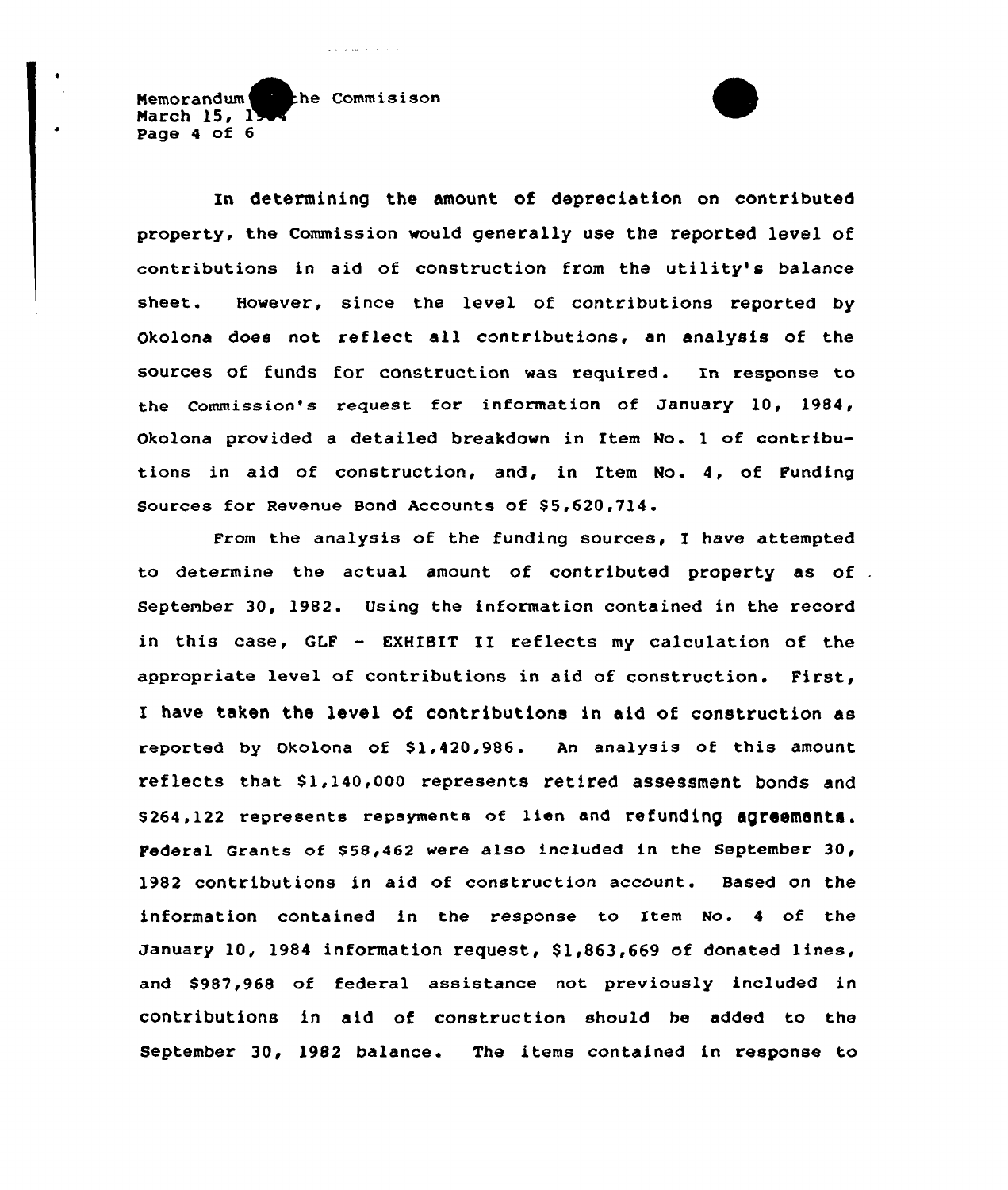Memorandum the Commisison March  $15.1$ Page 5 of 6

Item No. 3 to the Commission's January 10, 1984 information request totaling \$64,912 should also be included in contributions in aid of construction since these were direct contributions which were previously recorded as revenues and not credited to contributions in aid of construction. These three items total \$2,916,549, which is the amount by which contributions in aid of construction are understated at the end of the test period. This results in adjusted contributions in aid of construction of \$4,337,535.

If contributions in aid of construction are re-stated based on my analysis the resulting allowable depreciation expense would be \$74,050 as determined on GLF - EXHIBIT III, hereto. On Exhibit III the same methodology has been used to calculate the allowed depreciation as in the original order. Depreciation on assets purchased with Assessment Issues of \$58,393 has been excluded and the increase in plant and depreciation expense for the items erroneously expensed has been reflected. In determining the amount of contributions in aid of construction associated with plant funded with revenue issues, I have reduced the adjusted contributions in aid of construction for rate-making purposes by \$ 1,140,000 which is representative of the retired assessment bonds and by the amount of \$264,122 associated with the Lien and Refunding Agreements. The resulting ratio of contributed property to total plant in service for rate-making purposes is 54 percent. Therefore, 46 percent or \$74,050 of the \$160,979 of test-year depreciation should be allowed for rate-making purposes.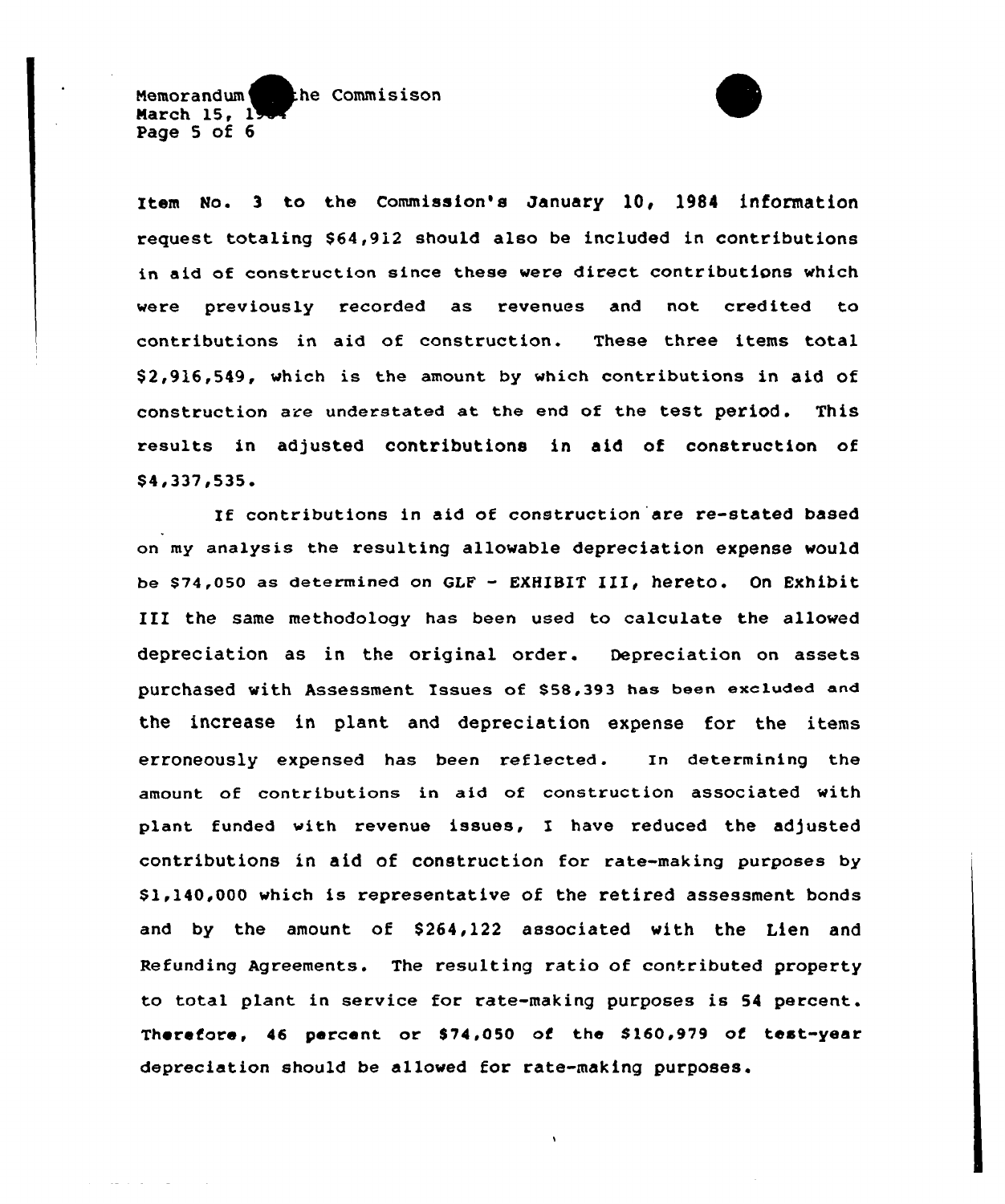$\tilde{\phantom{a}}$ Memorandum the Commisison March 15, 19. Page 6 of 6

In my opinion the books of Okolona should be adjusted to properly state contributions in aid of construction in accordance with accounting requirements of the Uniform System of Accounts for Sewer Utilities prescibed by this Commission. Furthermore, the findings of the Commission in the Order on rehearing should be adjusted to decrease the revenue requirements of Okolona by \$ 74,050 and the final rates should be adjusted accordingly.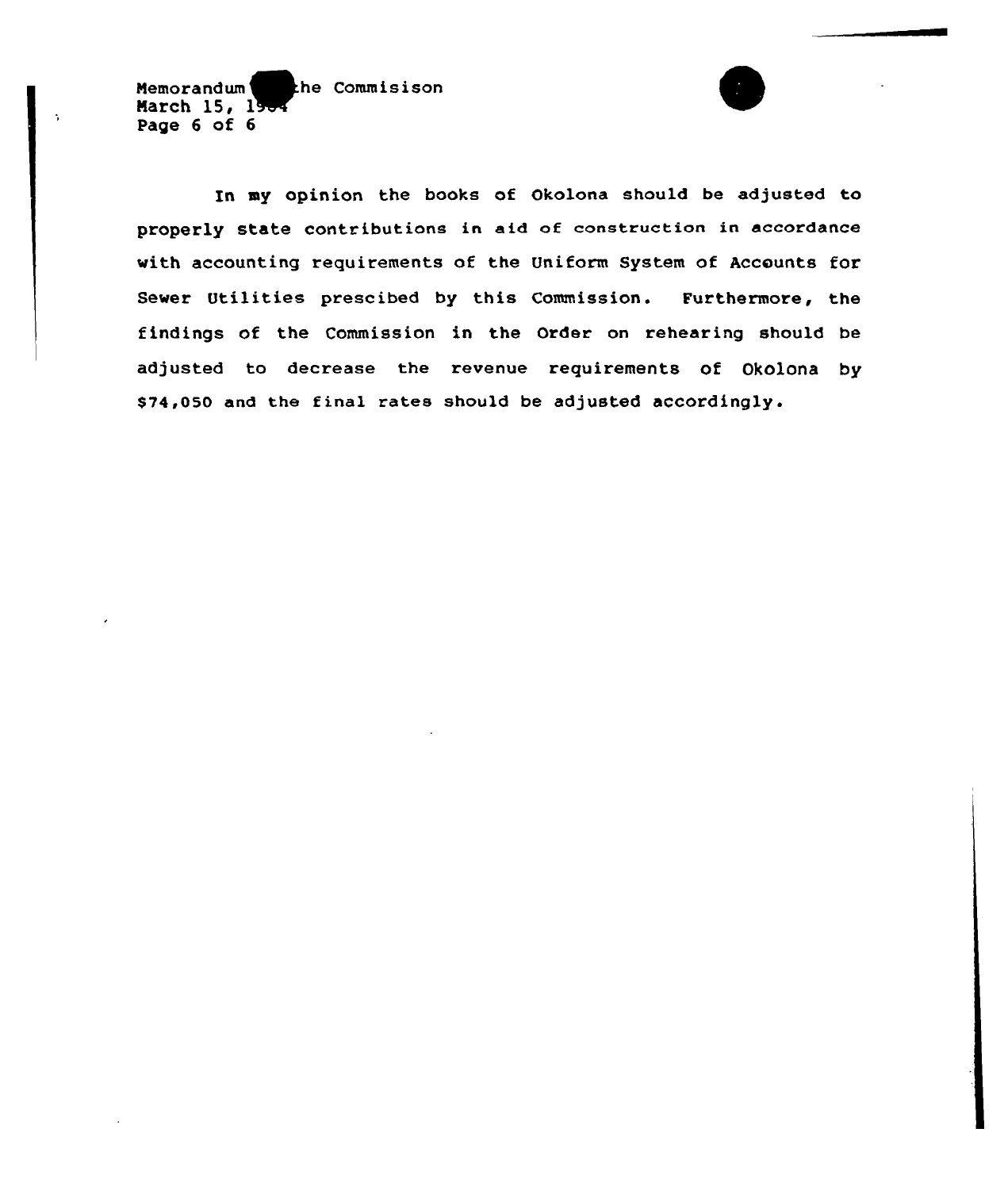



OKOLONA SEWER CONSTRUCTION DISTRICT CASE NO. 8751

# Adjustment to Depreciation

| Test Year Depreciation Expense <sup>1/</sup>                                   |                                               |                                            |  |  |
|--------------------------------------------------------------------------------|-----------------------------------------------|--------------------------------------------|--|--|
| Source of Funds                                                                | Cost                                          | Depreciation Expense<br>September 30, 1982 |  |  |
| Assessment Issues<br>Revenue Issues                                            | \$2,966,842<br>5,620,714                      | \$58,393<br>159,893                        |  |  |
| Total                                                                          | \$8,587,556                                   | \$218,283                                  |  |  |
|                                                                                |                                               | Depreciation<br><b>Expense</b>             |  |  |
| Total - Revenue Issues                                                         | \$5,620,714                                   | \$159,893                                  |  |  |
| Plant in Process of<br>Less:<br>Reclassification                               | $224.309^{27}$                                |                                            |  |  |
| add:<br>Capitalized Items<br>Per Order                                         | 5,430 $3/$                                    | 1,086                                      |  |  |
| Adjusted Plant (Revenue Issues)                                                | \$5,401,835                                   | \$160,979                                  |  |  |
| Contributions in Aid of Construction ("CIAC")                                  |                                               |                                            |  |  |
| CIAC 9/30/82<br>Adjusted Plant                                                 | $\frac{1.420.986^{\underline{4}}}{5.401.835}$ | $= 26$                                     |  |  |
| Adjusted Depreciation (above)<br>CIAC as a Percent of Adjusted Plant           |                                               | \$160,979<br>268<br>X.                     |  |  |
| Depreciation on Contributed Property                                           |                                               | <u>41,855</u><br>Ş.                        |  |  |
| Adjusted Depreciation<br>Depreciation on Contributed<br>Less:                  |                                               | \$160,979                                  |  |  |
| Property                                                                       |                                               | 41,855                                     |  |  |
| Allowable Depreciation                                                         |                                               | \$119,124                                  |  |  |
| $\overline{7}$<br>Application, Exhibit 8.                                      |                                               |                                            |  |  |
| 2/<br>Ibid.                                                                    |                                               |                                            |  |  |
| $\frac{3}{2}$<br>October 27, 1983 Order, p. 13.                                |                                               |                                            |  |  |
| $\mathbf{A}$<br>Response to February 2, 1983 Information Request, Item No. 16. |                                               |                                            |  |  |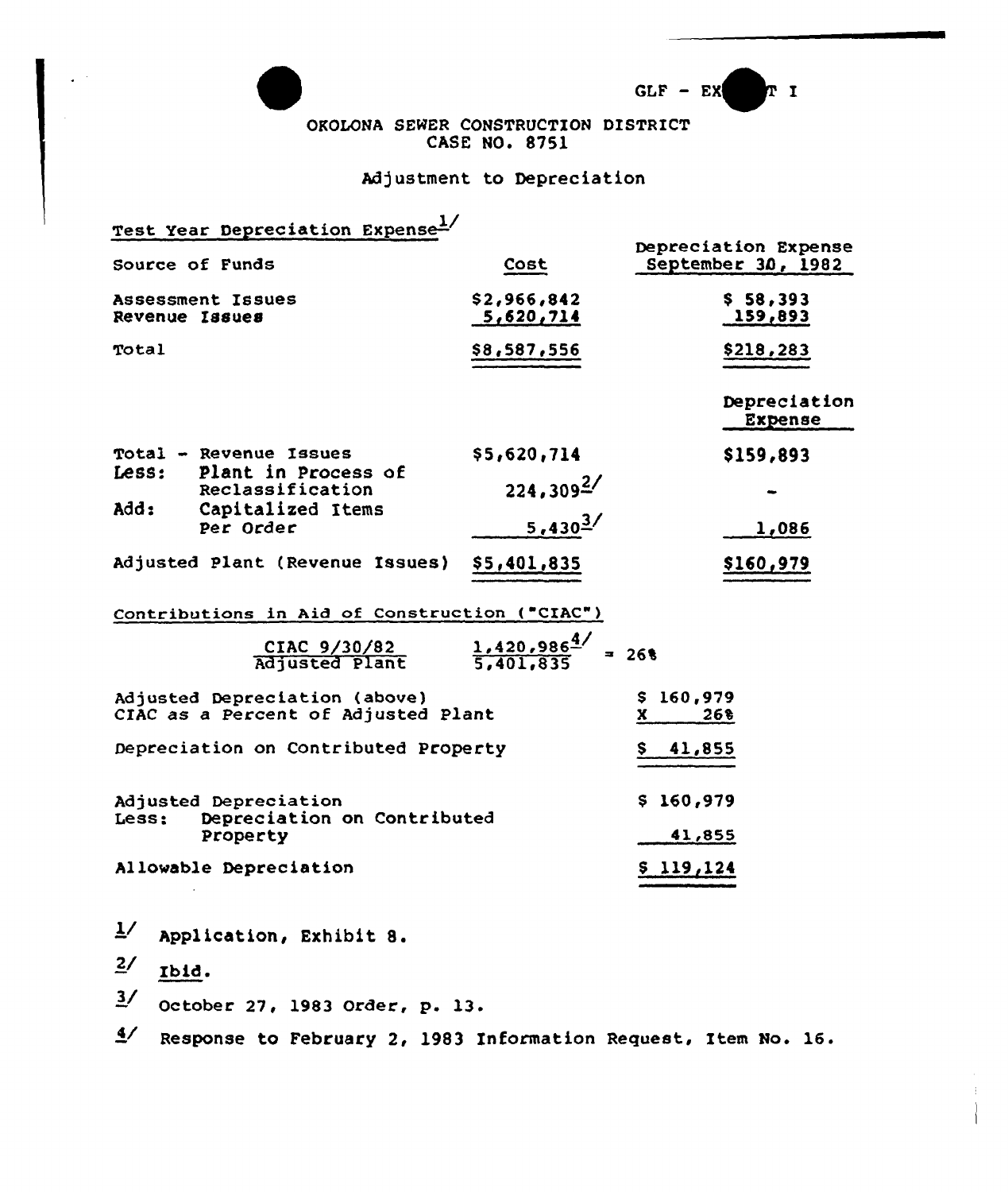|                                                                                                                                        | GLF<br><b>XHIBIT II</b>                                                       |
|----------------------------------------------------------------------------------------------------------------------------------------|-------------------------------------------------------------------------------|
|                                                                                                                                        | OROLONA SEWER CONSTRUCTION DISTRICT<br><b>CASE NO. 8751</b>                   |
|                                                                                                                                        | Adjustment to Depreciation                                                    |
| Sources of Funds for Utility Plant                                                                                                     |                                                                               |
| "Assessment Issues"<br>Assessment Bonds, Lien and Refund<br>Agreements                                                                 | \$2,966,842                                                                   |
| "Revenue Issues"1/<br>Donated Lines<br>Federal Assistance<br>District Revenues<br>Bond Proceeds<br>Total                               | \$1,863,669<br>1,046,430<br>835,615<br>1,875,000<br>55,620,714                |
| Total Plant in Service 9/30/82                                                                                                         | \$8,587,556                                                                   |
| Adjusted Contributions in Aid of Construction ("CIAC")                                                                                 |                                                                               |
| CIAC Per Books 9/30/82:                                                                                                                |                                                                               |
| Retired Bonds<br>Repayments L & R Agreements<br>Donated Lines<br><b>Excess Bond Transfers</b><br>Net Interest Earned<br>Federal Grants | \$1,140,000<br>264,122<br>4,500<br><57,942<br>11,844<br>58,462<br>\$1,420,986 |
| Additional CIAC Not Included<br>in $9/30/82$ Balance:                                                                                  |                                                                               |
| Donated Lines<br><b>Federal Assistance</b><br>Receipts from Others<br>Adjusted CIAC 9/30/82                                            | \$1,863,669,<br>$987,968^{2}$<br>64.912<br>\$2,916,549<br><u>\$4,337,535</u>  |
| $\frac{1}{2}$                                                                                                                          | Response to January 10, 1984 Information Request, Item No. 4.                 |
| 2/<br>Federal Assistance<br>Less: Federal Grants Credited to CIAC                                                                      | \$1,046,430                                                                   |

Federal Grants Credited to CIAC

 $3/$  Response to January 10, 1984 Information Request, Item No. 3.

58,462 987,968

Federal Assistance Not Included in CIAC

 $\frac{2002242}{9/30/8}$